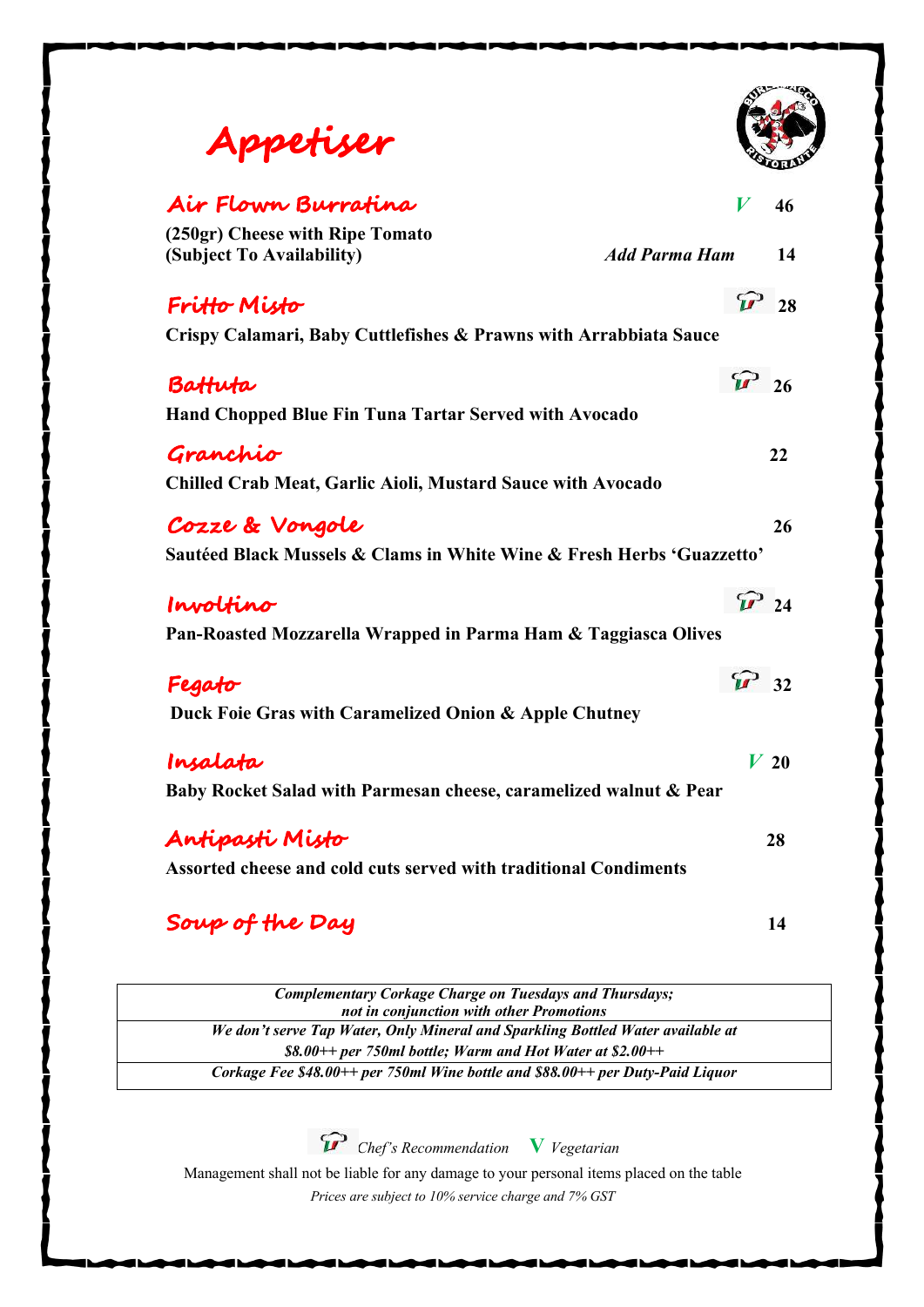# **Pasta**

| Linguine                                                            |                  | 36     |
|---------------------------------------------------------------------|------------------|--------|
| Boston Lobster Tail in Spicy "Arrabbiata" Sauce & Fresh Basil       |                  |        |
| RisoHo                                                              |                  | 32     |
| <b>Traditional Carnaroli Risotto in Squid Ink</b>                   |                  |        |
| Ravioli                                                             | $\boldsymbol{V}$ | 24     |
| <b>Hand Cut Ricotta filled Ravioli in Black Truffle Cream Sauce</b> |                  |        |
| Capellini                                                           | $\widehat{V}$ 30 |        |
| Angel Hair with Crab Meat Cooked in 'Lobster Bisque'                |                  |        |
| Tagliolini                                                          |                  | 28     |
| Pasta Served with Baby Clams in White Wine Sauce & Bottarga         |                  |        |
| Pappardelle                                                         | $\mathbf{V}$ 28  |        |
| Pasta with Pork Leg Ragout Marinated 7 Days in Red Wine             |                  |        |
| Gnocchi                                                             |                  | $V$ 28 |
| <b>Potato Dumpling served with Gorgonzola Cheese Sauce</b>          |                  |        |
| Tonnarelli                                                          |                  | 30     |
|                                                                     |                  |        |

 **Pasta with Hokkaido Scallops in Basil 'Pesto' & Salmon Caviar**

*Complementary Corkage Charge on Tuesdays and Thursdays; not in conjunction with other Promotions We don't serve Tap Water, Only Mineral and Sparkling Bottled Water available at \$8.00++ per 750ml bottle; Warm and Hot Water at \$2.00++ Corkage Fee \$48.00++ per 750ml Wine bottle and \$88.00++ per Duty-Paid Liquor*

*Chef's Recommendation* **V** *Vegetarian*

Management shall not be liable for any damage to your personal items placed on the table *Prices are subject to 10% service charge and 7% GST*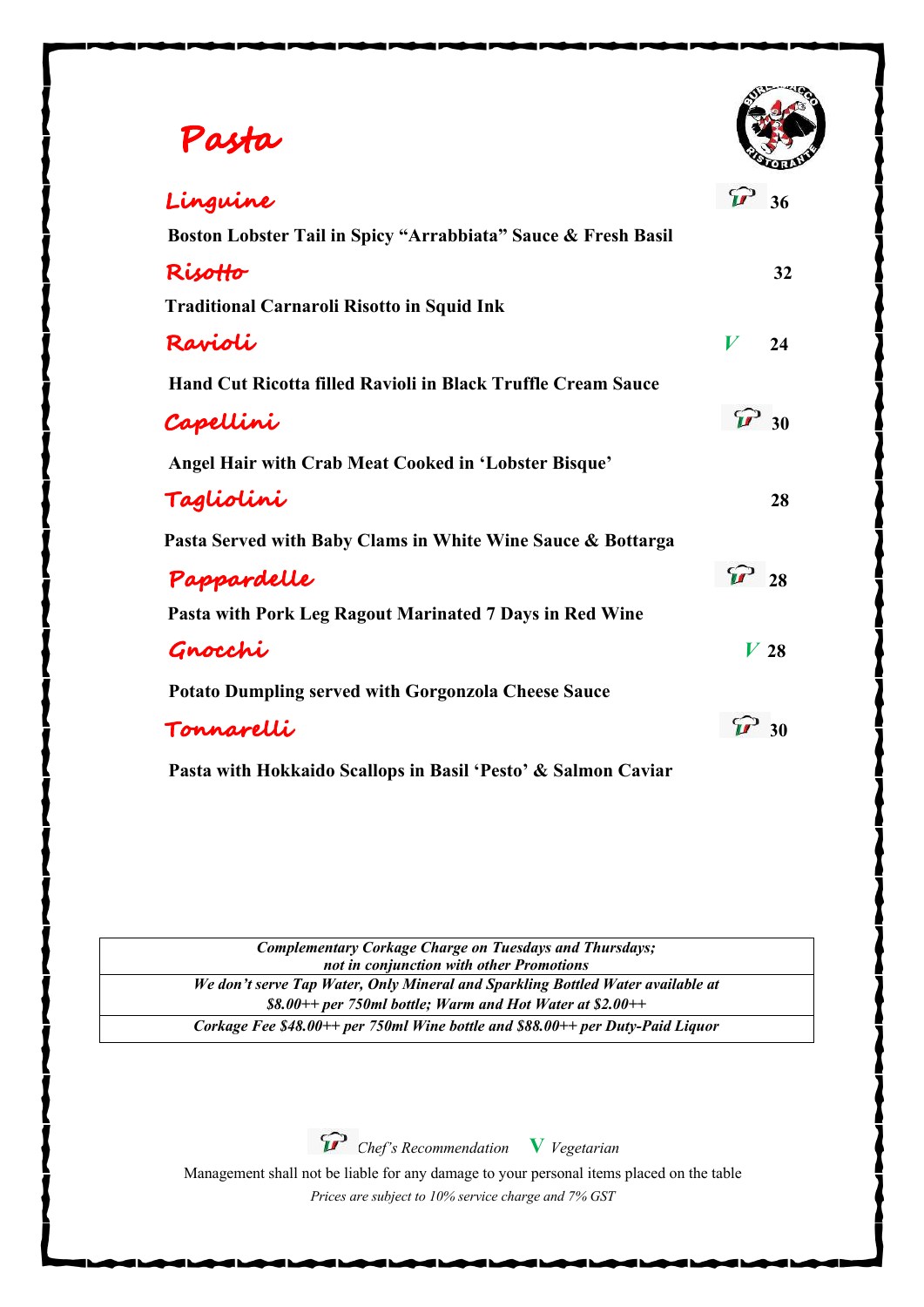

## **Fish / Seafood**

#### **Merluzzo 46**

 **Pan Seared Atlantic Cod with Roasted Baby Potatoes & Acacia Honey Balsamic** 

### **Pesce Burro 28**

 **Pan Seared Butter Fish Marinated with Spices served with Seasonal vegetables & Cherry Tomato Sauce**

### **Grigliata Mista 58**

 **Grilled Prawns, Squid, Lobster Tail, Black Mussels & Scallops drizzled with garlic butter sauce**

*Complementary Corkage Charge on Tuesdays and Thursdays; not in conjunction with other Promotions We don't serve Tap Water, Only Mineral and Sparkling Bottled Water available at \$8.00++ per 750ml bottle; Warm and Hot Water at \$2.00++ Corkage Fee \$48.00++ per 750ml Wine bottle and \$88.00++ per Duty-Paid Liquor*

*Chef's Recommendation* **V** *Vegetarian*

Management shall not be liable for any damage to your personal items placed on the table *Prices are subject to 10% service charge and 7% GST*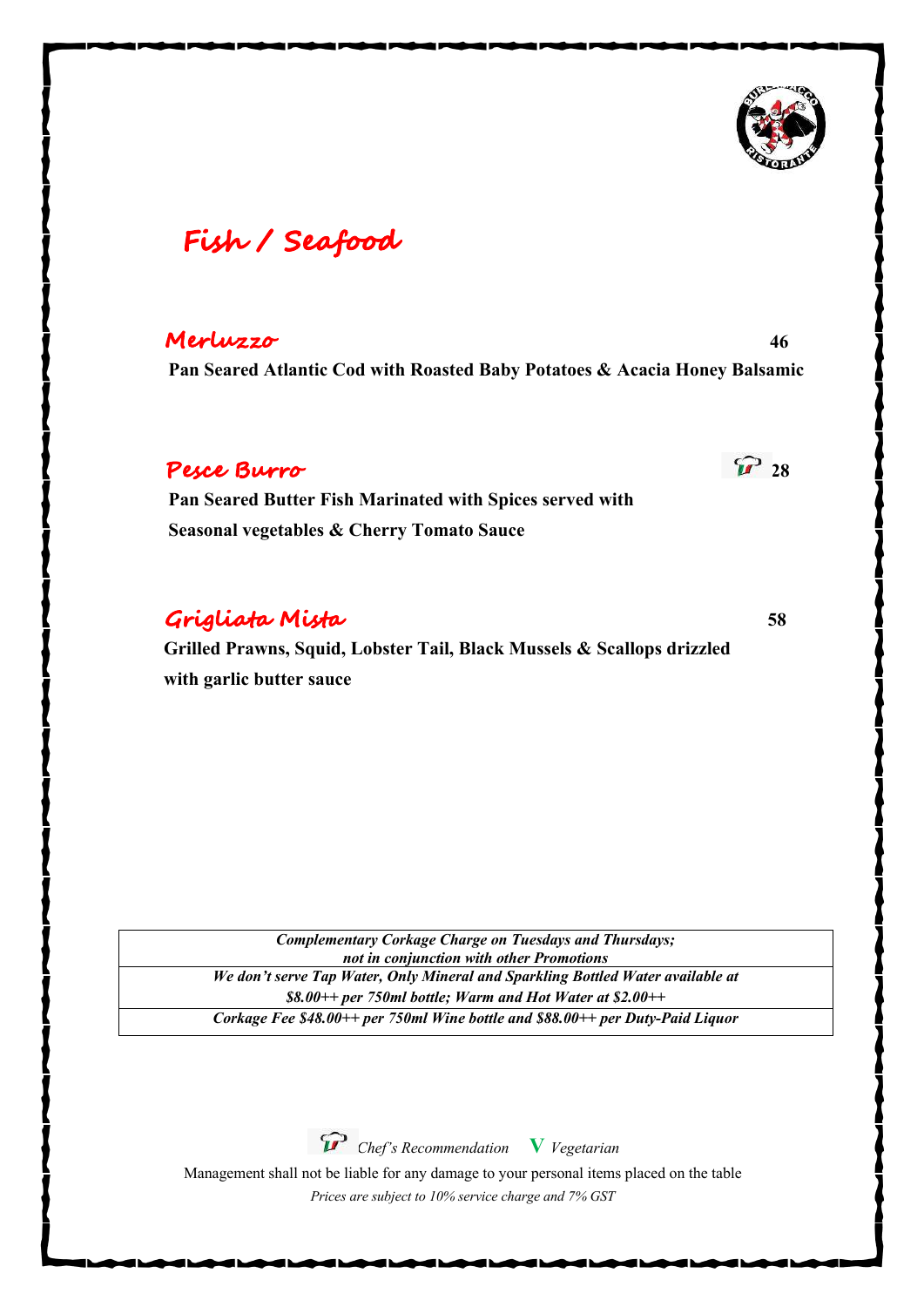

## **Meat**

| (Add On Foie Gras 'Alla Rossini')                                                    |                  | 16 |
|--------------------------------------------------------------------------------------|------------------|----|
| Tagliata                                                                             |                  | 38 |
| Beef Sirloin Steak served with Wild Rocket & Grana Padano                            |                  |    |
| Fillefo                                                                              |                  | 46 |
| Vintage Grass-fed beef Tenderloin served with truffle mashed potato<br>and Asparagus |                  |    |
| Agnello                                                                              |                  | 48 |
| Oven Baked Lamb Rack in Mustard Herb Crust with Pumpkin Rosti                        |                  |    |
| Maiale                                                                               | $\mathcal{P}$ 38 |    |
| <b>Balsamic-marinated Pork Chop with Roasted Baby Potatoes and Asparagus</b>         |                  |    |
| Anatra                                                                               |                  | 24 |
| Duck Confit with Truffle Mash, Asparagus and Baby Carrots                            |                  |    |
| <b>Pre-Order (2 Days in advance) and Subject to Availability</b>                     |                  |    |
| Tomahawk $(1.2 - 1.5 \text{ kg})$                                                    | <b>Seasonal</b>  |    |

*Complementary Corkage Charge on Tuesdays and Thursdays; not in conjunction with other Promotions We don't serve Tap Water, Only Mineral and Sparkling Bottled Water available at \$8.00++ per 750ml bottle; Warm and Hot Water at \$2.00++ Corkage Fee \$48.00++ per 750ml Wine bottle and \$88.00++ per Duty-Paid Liquor*

*Chef's Recommendation* **V** *Vegetarian*

Management shall not be liable for any damage to your personal items placed on the table

*Prices are subject to 10% service charge and 7% GST*